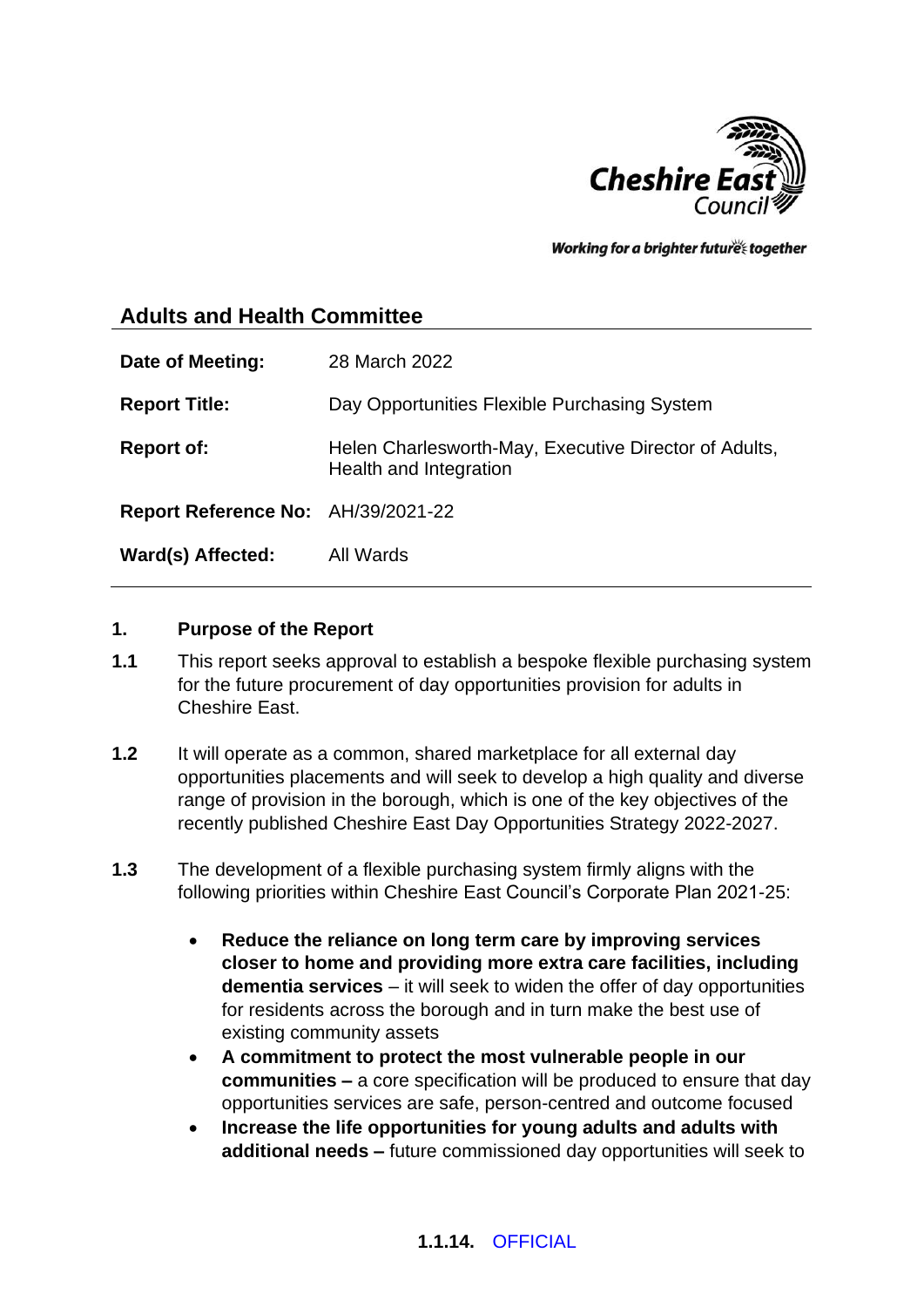promote employment, volunteering, and skills development opportunities as an alternative to traditional day opportunities services.

#### **2. Executive Summary**

- **2.1.** Establishing a flexible purchasing system for the future procurement of day opportunities provision for adults in Cheshire East will ensure that we can develop a high quality and diverse range of day opportunities provision in the borough. It will lead to an improved and wider day opportunities offer that meets future needs and supports a range of care and support needs.
- **2.2.** In November 2021 the Adults and Health Committee approved the Day Opportunities Strategy, which recommended further engagement with the provider market, individuals, and families/carers to explore commissioning options for day opportunities. A flexible purchasing system will also ensure we can meet the requirements of the Care Act (2014) and the needs of local people via appropriate services and support which are identified priorities within the council's Corporate Plan 2021-25.
- **2.3.** The flexible purchasing system is being co-produced to ensure that we provide the types of services that meet the needs of residents in Cheshire East. This includes people who currently access day opportunities (and may do so in the future), carers, providers, and health and social care staff.
- **2.4.** A core service specification and contract will be developed along with a call off process to ensure that Cheshire East Council are achieving best value for money on all future provision, a clear focus on outcomes, personalisation, robust contract management and ensuring compliance with procurement rules and financial regulations.
- **2.5.** This will be a flexible purchasing system under Part 3 Section 7 and Schedule 3 of the Public Contracts Regulations 2015, which will open periodically throughout the lifetime of the procurement. Placement finding will be undertaken by the Care Brokerage Team.
- **2.6.** The proposed 'go live' date for the flexible purchasing system is 1 July 2022.

## **3. Recommendations**

- **3.1.** The Adults and Health Committee is recommended to:
- **3.2.** Approve the development of a flexible purchasing system for day opportunities in Cheshire East.
- **3.3.** Delegate authority to award contracts to providers for admission onto the flexible purchasing system agreement to the Executive Director of Adults, Health and Integration.

#### **4. Reasons for Recommendations**

**4.1.** Given that currently there is no consistent strategy in place across Cheshire East for the commissioning and procurement of day opportunities placements, it is recommended that a flexible purchasing system is put in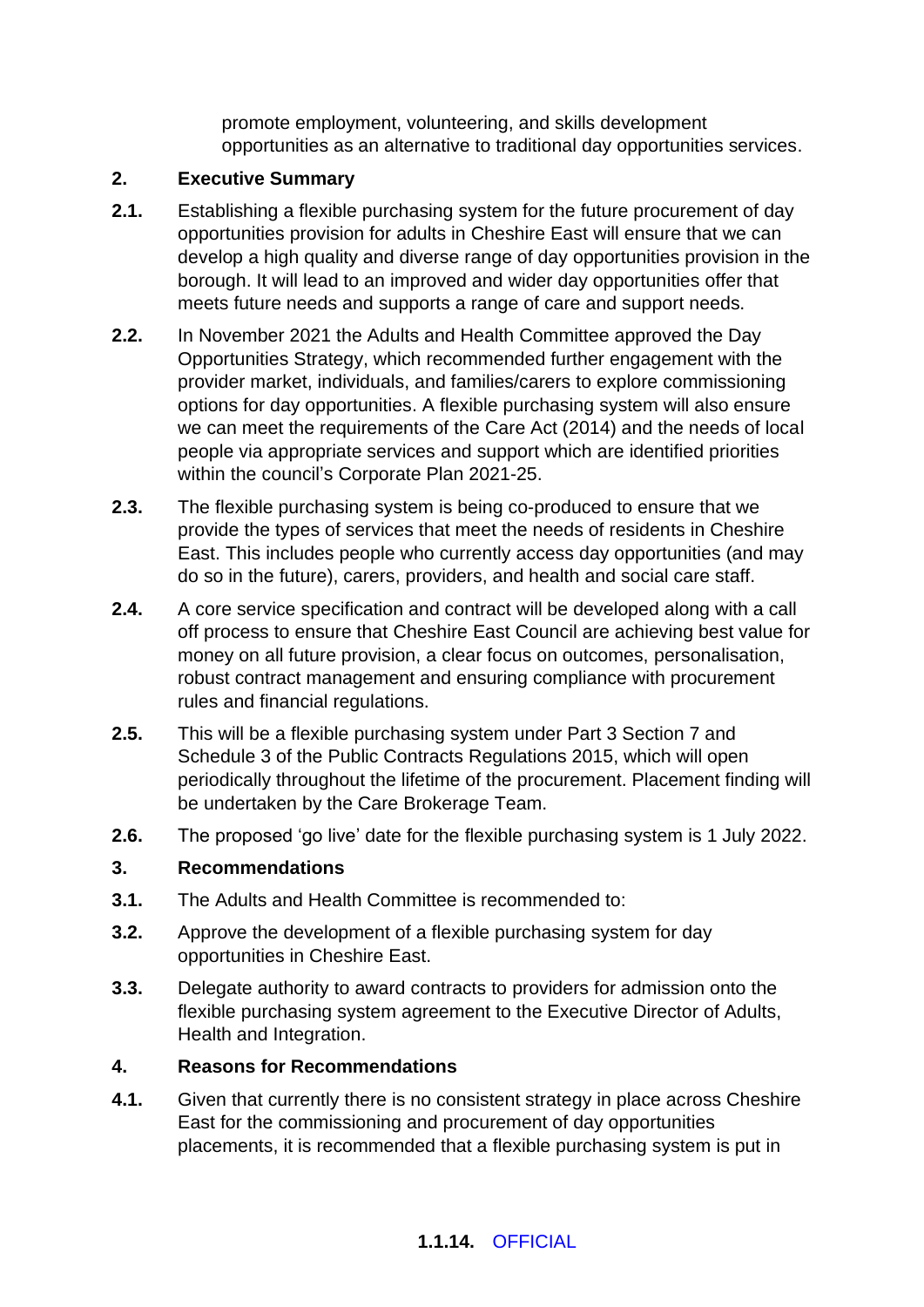place to start to change the landscape of the day opportunities provider market.

- **4.2.** We are seeking a commissioning solution that will enable existing and new providers to develop an innovative flexible approach, working together in a way that makes best use of resources, whilst ensuring that individuals are supported in the most appropriate setting that meets their care and support needs. Wherever possible this will mean individuals are supported in their own community and will promote independence and employment opportunities.
- **4.3.** There are no official frameworks or service specifications for day opportunities placements. This has led to inconsistency in the approach for the commissioning of such provision. This has on many occasions required the council to pay higher costs to providers.
- **4.4.** There are many benefits to developing a flexible purchasing system which include:
	- Effectiveness of market shaping and management
	- Consistency of core specification and clarity of position in respect of expectations regarding outcomes
	- Transparency and challenge, where appropriate, surrounding value for money
	- A more streamlined processes for placement finding and contract management.
- **4.5.** These recommendations are made based on alignment with the following priorities within the council's Corporate Plan 2021-25:
	- Reduce the reliance on long term care by improving services closer to home and providing more extra care facilities, including dementia services
	- A commitment to protect the most vulnerable people in our communities
	- Increase the life opportunities for young adults and adults with additional needs.
- **4.6.** The Care Act (2014) places a duty on local authorities to help make sure there are a range of different types of services and support available. The establishment of a flexible purchasing system will facilitate the widening of the day opportunities offer and ensure that the level of support provided meets the requirements of those with different levels of support needs.
- **4.7.** The development of the flexible purchasing system will also build on the impact and learning from the COVID-19 pandemic. This presented many challenges to the delivery of day opportunities services and led to many different approaches and ideas to tackling these issues as services adapted to new and unpredictable circumstances (for more detail please see Appendix 2). Some of these new diverse ways of working have been

## **1.1.14.** OFFICIAL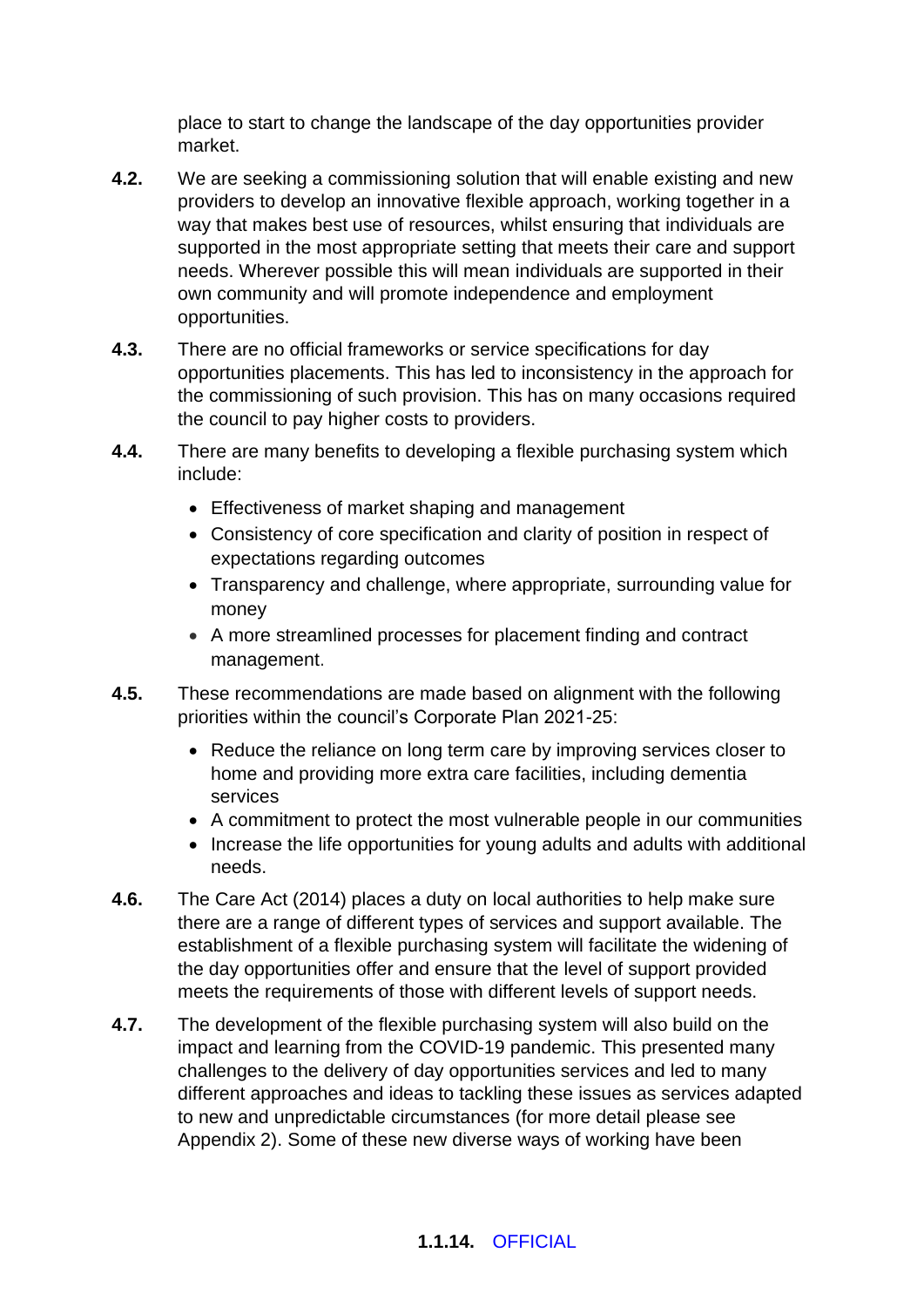incorporated into the services which will be provided under the flexible purchasing system.

# **5. Other Options Considered**

**5.1.** One option would be to carry on with existing individual spot purchase arrangements. However, this would not solve any of the current issues around ensuring a joined up consistent approach to commissioning day opportunities placements or encourage new providers to enter the market with a more innovative approach.

## **6. Background**

- **6.1.** Over recent years there has been limited market shaping or development around the provision for adults who access day opportunities in Cheshire East. Currently many services are still commissioned in a way which inhibits choice and flexibility; they are purchased for individuals outside of any formal commissioning framework under 'spot purchasing' arrangements.
- **6.2.** The commissioning vision is for individuals to be confident and reassured that they received the right support, in the right place, at the right price, to maximise their independence, access a range of opportunities, and build their resilience to remain healthy and safe. There is more work to be done to ensure that local day opportunities services focus on the outcomes that people want to achieve through person-centred planning and offering real choice and flexibility.
- **6.3.** The establishment of a flexible purchasing system follows the following procedure. The first stage is the selection process. All providers who meet the minimum requirements of the selection criteria would be admitted to the flexible purchasing system. Providers would be able to select which categories (Lots) - based on service types - they would like to apply to join.
- **6.4.** The proposed Lots are as follows. These have been developed based on stakeholder feedback:
	- **Lot 1 – Building Based Services**
	- **Lot 2 – Community Support**
	- **Lot 3 – Employment, Skills and Training.**

Future Lots can be added throughout the lifetime of the contract.

**6.5.** In the second stage, all providers who have been admitted to the flexible purchasing system will be invited to tender for each subsequent procurement. The specific (anonymised) support packages for one or more service users will be published to all providers admitted to the flexible purchasing system to bid to provide the specific services for which they are registered. The intention will be for an outcome-focussed approach to commissioning and purchasing through the flexible purchasing system, rather than setting restrictive ceilings on hourly rates or unit costs, as the latter approach can inhibit innovation and personalisation.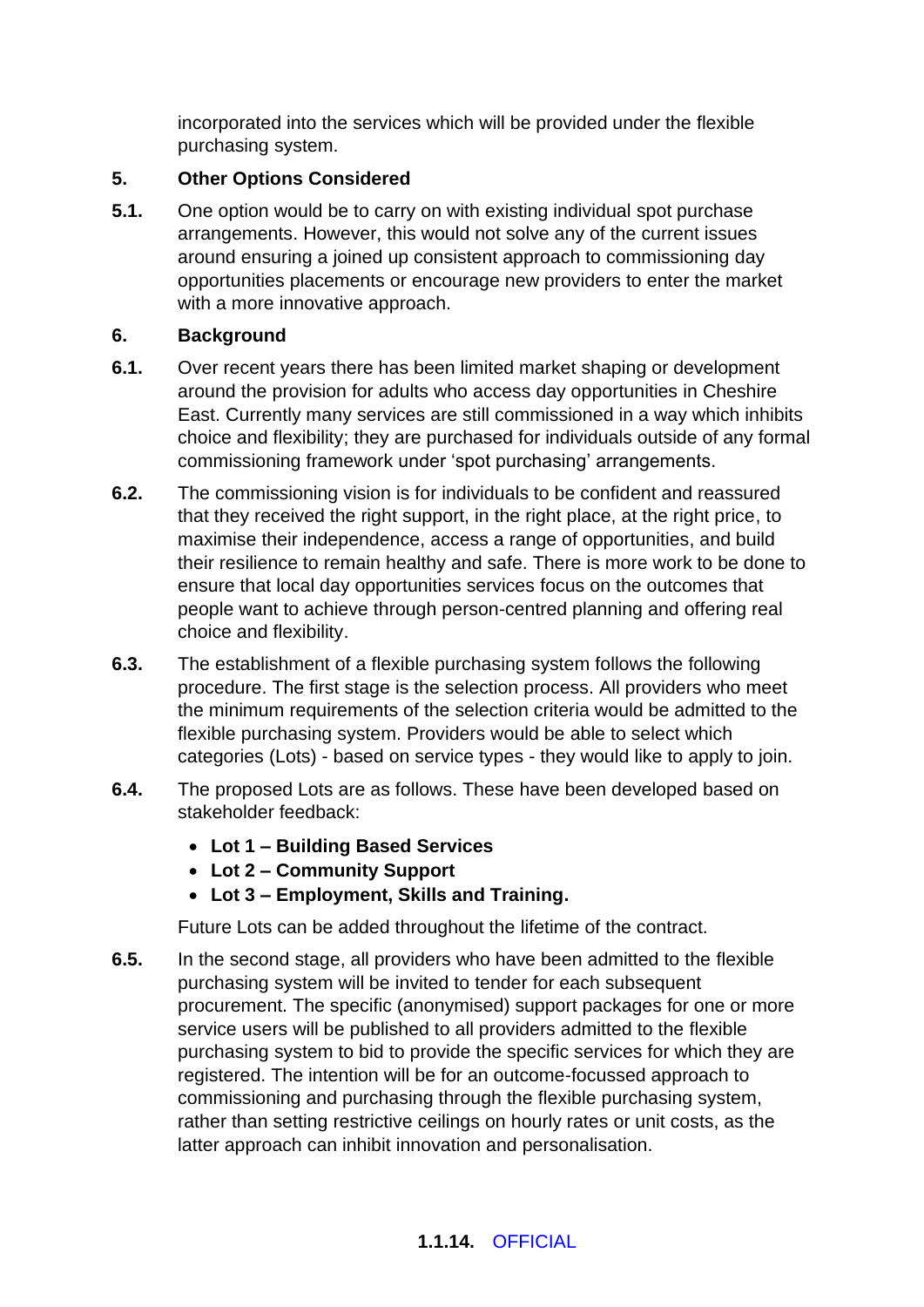- **6.6.** A key benefit of a flexible purchasing system is that there is no limit to the number of providers that can be admitted, and it will open and close at specific periods (every 12 months) to allow new providers to join or re-apply. The contract length will be 5 years which enables the flexible purchasing system to develop and evolve in response to changing demand for supply of services, respond to emerging needs, any market failure, and evolving commissioning intentions.
- **6.7.** All providers who are admitted to the flexible purchasing system will automatically be offered the chance to join the Care Finder portal. This will allow any self-funder or a personal budget holder who wishes to access day opportunities the option to arrange care services with matching providers registered in the Live Well online service directory. This will provide even greater choice and control of the services that are available.
- **6.8.** The flexible purchasing system is being co-produced and developed through the collective working of Cheshire East Council and the direct involvement of day opportunities providers, people who experience day opportunities, their families, and carers. It has also had incorporated feedback from other key stakeholders including the Cheshire Clinical Commissioning Group and social workers from across Adult Social Care.
- **6.9.** The timetable for development of the flexible purchasing system is as follows:
	- December 2021 March 2022: engagement with providers, selfadvocates, carers and social work teams
	- April 2022: day opportunities tender goes live on The Chest
	- May 2022: deadline for tender applications
	- May/June 2022: evaluation of bids and feedback to successful/ unsuccessful providers and onboarding process
	- July 2022: go live.

# **7. Consultation and Engagement**

- **7.1.** Extensive consultation and engagement in the development of the flexible purchasing system has been undertaken between December 2021 and February 2022 with stakeholder groups, including people who use services, families, carers, and service providers. Significant numbers of people and organisations have responded at each stage of the process.
- **7.2.** A wider engagement survey was undertaken via The Chest portal by over 30 external day opportunities providers, which included current commissioned providers and providers who may be looking to deliver services in the future. This was followed up by a virtual engagement event on 16 December 2021, with 39 providers in attendance. Feedback highlighted support for innovative approaches for delivering services differently in the future and there was widespread support to be part of any future formalised commissioning process in Cheshire East.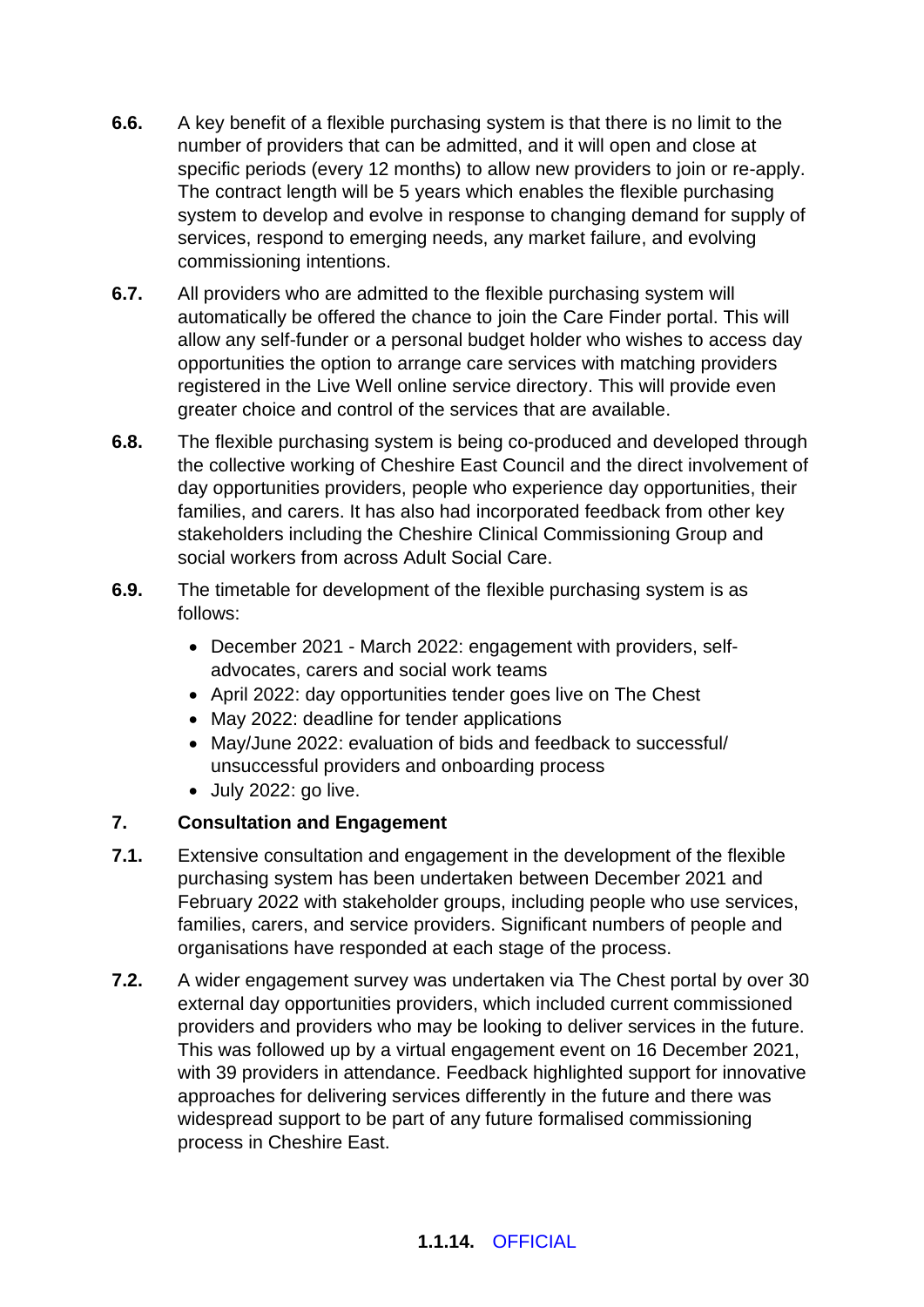- **7.3.** Virtual engagement sessions have also been held to gather further feedback from social work teams. These have been productive and have allowed social workers to input into the design of the service offer. Training and guidance will be produced before the flexible purchasing system goes live.
- **7.4.** We are currently conducting a further survey of people who access day opportunities and their families on the proposed new model. The findings are due to be published in early April 2022 (this will be fed into the final service specification).

#### **8. Implications**

## **8.1. Legal**

- **8.1.1.** Given that the proposed services are classified as Schedule 3 Services and their aggregate value is above the light touch threshold of £663,540 they will need to be procured in accordance with the Light Touch Regime. Tender documents will also need to be issued along with the publication of a contract notice on the Find a Tender website.
- **8.1.2.** The procurement is a change to the way services are currently provided and the service are engaging with stakeholders including service users to coproduce the service specification. Under the Equality Act 2010, the council is required to identify the impacts of any decisions, policies etc. on certain protected groups to ensure equality is promoted, and inequality minimised. For example, there must be an assessment made of the impacts on groups or individuals who are disabled – including mental health problems, who belong to ethnic or racial groups, on the grounds of age or sex discrimination etc. An Equality Impact Assessment (see Appendix 1) can both assist in evidencing that these equality duties are being met and inform decision taking.

## **8.2. Finance**

- **8.2.1.** As of 1 April 2021, Cheshire East Council currently spends £4.71m on commissioned day opportunities which support 577 individual placements (this excludes transport and food which are also separate costings for Care4CE provision).
- **8.2.2.** The spend is broken down as follows:
	- £3.37m of spend is on Care4CE day opportunities, which support 358 individuals.
	- £1.34m of spend is on external commissioned day opportunities, supporting 219 individuals.
	- There are 44 individuals who are getting support from both Care4CE and external commissioned providers.
- **8.2.3.** The recommendation of this report is to approve the procurement strategy for a flexible purchasing system for external commissioned day opportunities across Adult Social Care. The flexible purchasing system will be provided,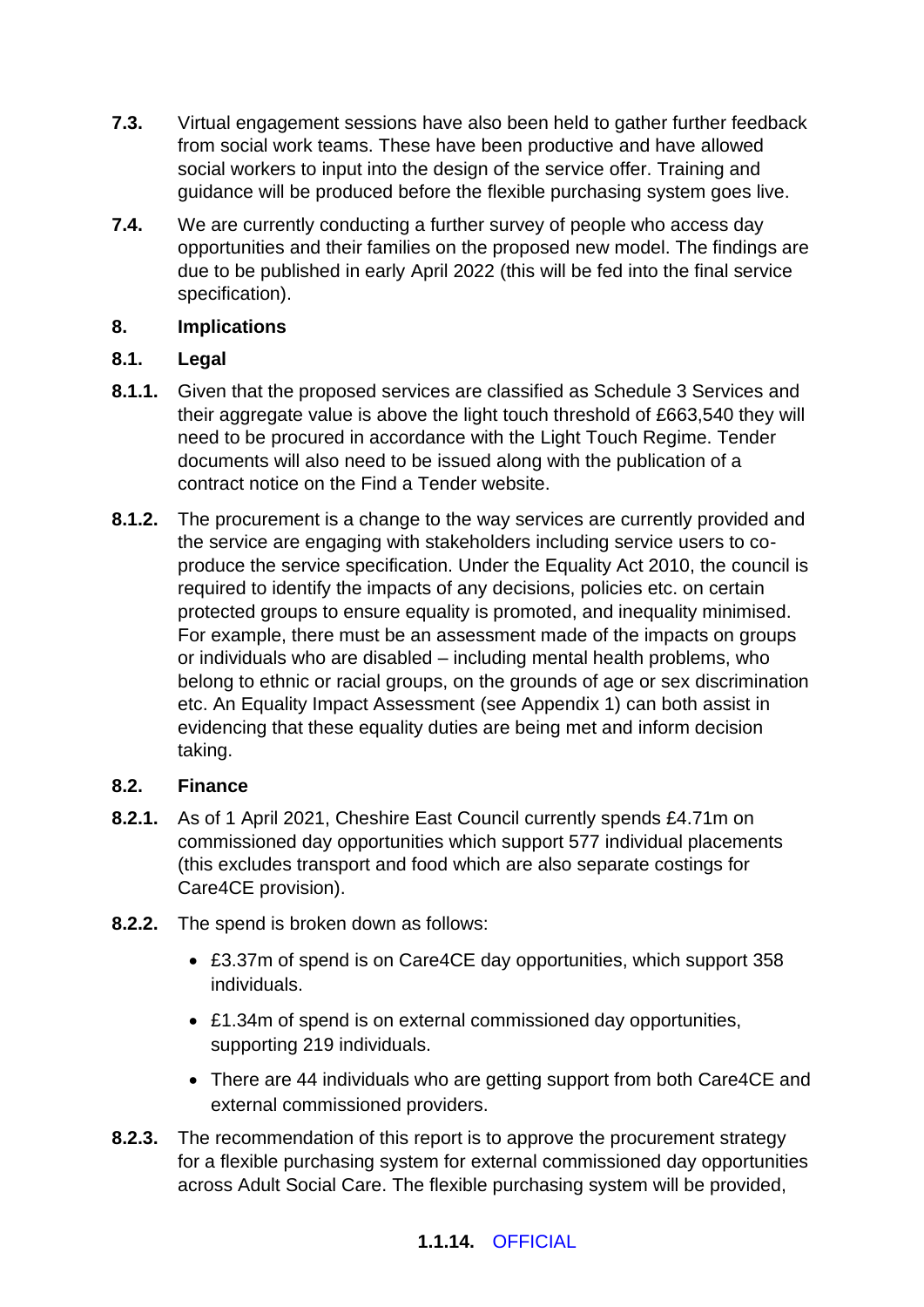managed and supported from existing council resources (systems and staffing) and therefore will not result in any additional budget pressures for the council.

**8.2.4.** The move to a flexible purchasing system will ensure value for money. Any additional cost arising from Care Packages will have to be managed within existing and planned care budget resources. However shaping the market through the introduction of the flexible purchasing system should support Adult Social Care in delivering its MTFS targets, whilst still meeting the care and support needs of individuals.

## **8.3. Policy**

- **8.3.1.** The Care Act (2014) places people and their carers in greater control of their care and support needs. The Act is particularly pertinent to how day opportunities provision is commissioned and how support is arranged and aims to give greater control and influence to those in need of support. This includes encouraging people to think about what outcomes they want to achieve in their lives, with a greater emphasis on prevention.
- **8.3.2.** The future strategic vision for day opportunities in Cheshire East firmly aligns to the following priorities within the council's Corporate Plan 2021-2025:
	- Reduce the reliance on long term care by improving services closer to home and providing more extra care facilities, including dementia services
	- A commitment to protect the most vulnerable people in our communities
	- Increase the life opportunities for young adults and adults with additional needs.

## **8.4. Equality**

- **8.4.1.** An Equality Impact Assessment has been completed and subsequently updated following the production of the Day Opportunities Strategy (Appendix 1).
- **8.4.2.** Procuring services with an official commissioning strategy (Day Opportunities Framework) rather than existing practices, will increase choice and control. Also, by further enabling the use of a personal budget to purchase day opportunities support, this will help ensure services are designed around individual needs and preferences. This will include needs and preferences which are related to protected characteristics.

## **8.5. Human Resources**

**8.5.1.** No human resources implications are expected as a result of developing the flexible purchasing system.

## **8.6. Risk Management**

**8.6.1.** The identified risks and mitigation are: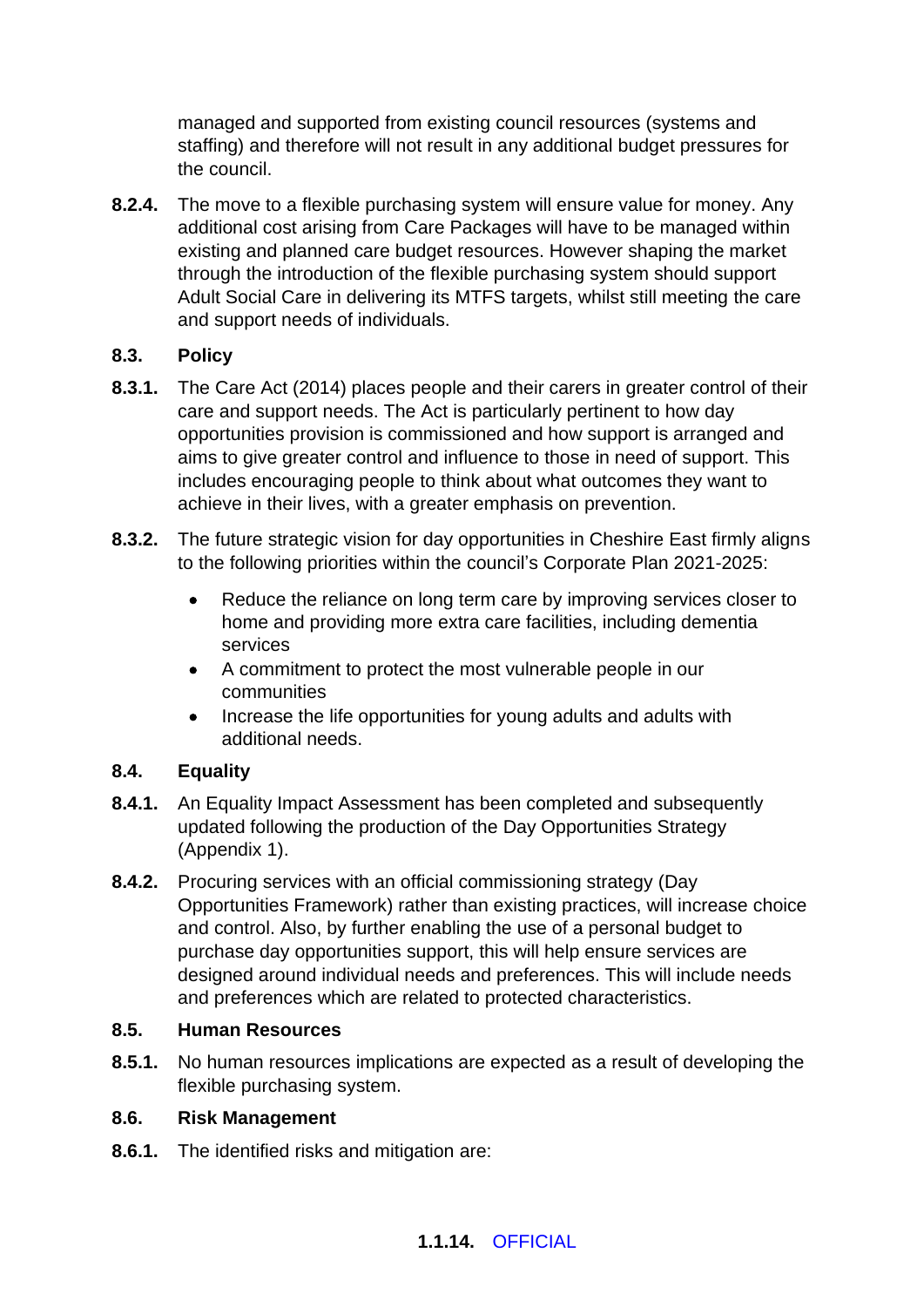**Resistance to new services or changes to existing services from carers and people who access day opportunities**

- Support carers and people who access day opportunities and keep them informed about any new services or changes to existing services
- Ensure co-production of any new services with people who access day opportunities and their carers.

## **Negative impact on existing friendships and support networks from changes**

• Aim to maintain and support existing friendship groups wherever possible.

#### **Demand for adult social care packages of support continues to rise outstripping the impact of a more cost-effective model of delivery**

• We also need to ensure that any new models can absorb any potential growth in the number of individuals coming through transition and a potential increase in demand from those with dementia accessing day opportunities.

## **Potential of a further resurgence of COVID-19 impacts on the numbers who attend day opportunities**

- Day opportunities services are being supported by colleagues in Public Health and the NHS, who have provided infection control audits and training to day opportunities services to help minimise the risks to people who access day opportunities and staff.
- If building based services were unable to operate, we would mitigate this via the already well established implementation of virtual support sessions and outreach support where necessary. Systems are in place to ensure services would be supported for appropriate PPE.

## **8.7. Rural Communities**

**8.7.1.** The development of a flexible purchasing system will seek to promote the availability of day opportunities provision that can be accessed easily by people in rural communities across Cheshire East.

# **8.8. Children and Young People/Cared for Children**

**8.8.1.** Whilst there are no direct implications for children and young people, it is proposed that the move to a more personalised offer will create a wider range of enabled services which will be more attractive to young people preparing for adulthood than at present. Providers would then be able to enter work around transitions to ensure a seamless journey for these individuals.

## **8.9. Public Health**

**8.9.1.** Through continued joint working with the Public Health Team and Primary Care services, day opportunities providers will continue to promote healthy lifestyles with people who access day opportunities. The development of a